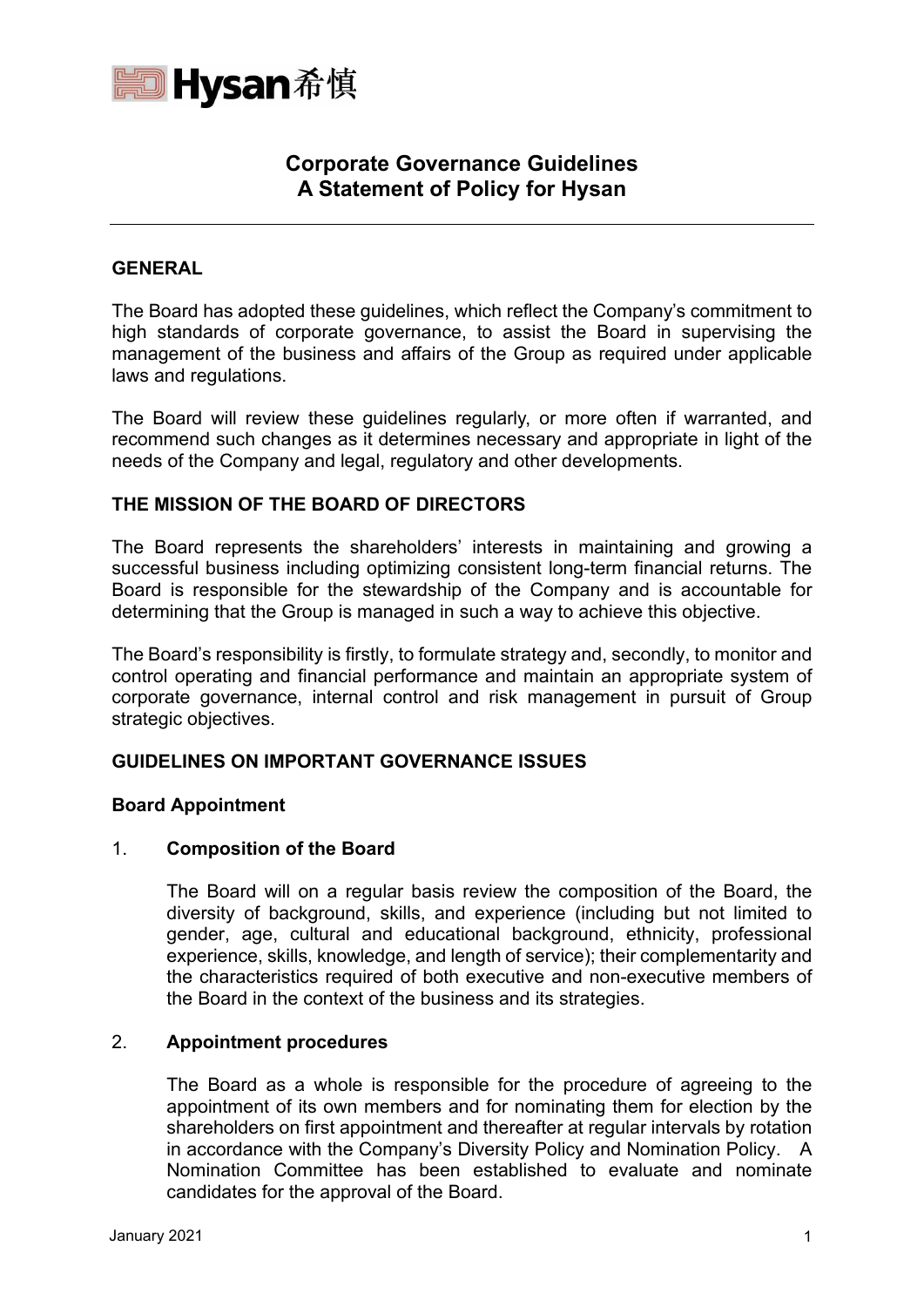

Directors must be able to dedicate sufficient time to carry out their duties. The Board regularly reviews the contribution required from a director to perform his responsibilities to the Company, and whether he is spending sufficient time performing them.

The Company has formal letters of appointment for Non-Executive Directors setting out the key terms and conditions of their appointment.

## 3. **Induction of new Directors**

On appointment, new Directors will be given a comprehensive introduction to the Group's business, performance, strategic plans, financial, accounting, legal and risk management issues, compliance programs, corporate governance practices. New Directors also have meetings with senior management and visit the Group's places of operation.

#### 4. **Board leadership**

The roles of Chairman and Chief Executive Officer are currently separate. The Board supports the principle of Board independence from management and any major shareholder group, and continually reviews the implementation of this principle. The Board has developed written position description for Non-Executive Directors, which will be reviewed on a regular basis by the Board.

# 5. **Board evaluation**

The Board will on a regular basis evaluate its own performance and that of its committees to determine whether it and its committees are functioning effectively. In this respect, it shall review its roles, composition, meetings proceedings and processes, board in action and trainings, which is designed to solicit constructive feedback on the performance of the Board and each of its committees.

#### **Board Composition and Size**

## 6. **Size of the Board**

The Board regularly reviews the size of the Board to ensure the facilitation of effective decision-making and the existence of a reasonable balance between Executive and Non-Executive Directors.

#### 7. **Director independence**

The Board believes that independence is a matter of judgement and conscience but that, to be independent, Non-Executive Directors should be free from any business or other relationship which might interfere with the exercise of their independent judgement. The Board reviews the independence of Directors on an annual basis. Directors who are considered to be independent will be identified as such in the Company's Annual Report and other communications with shareholders.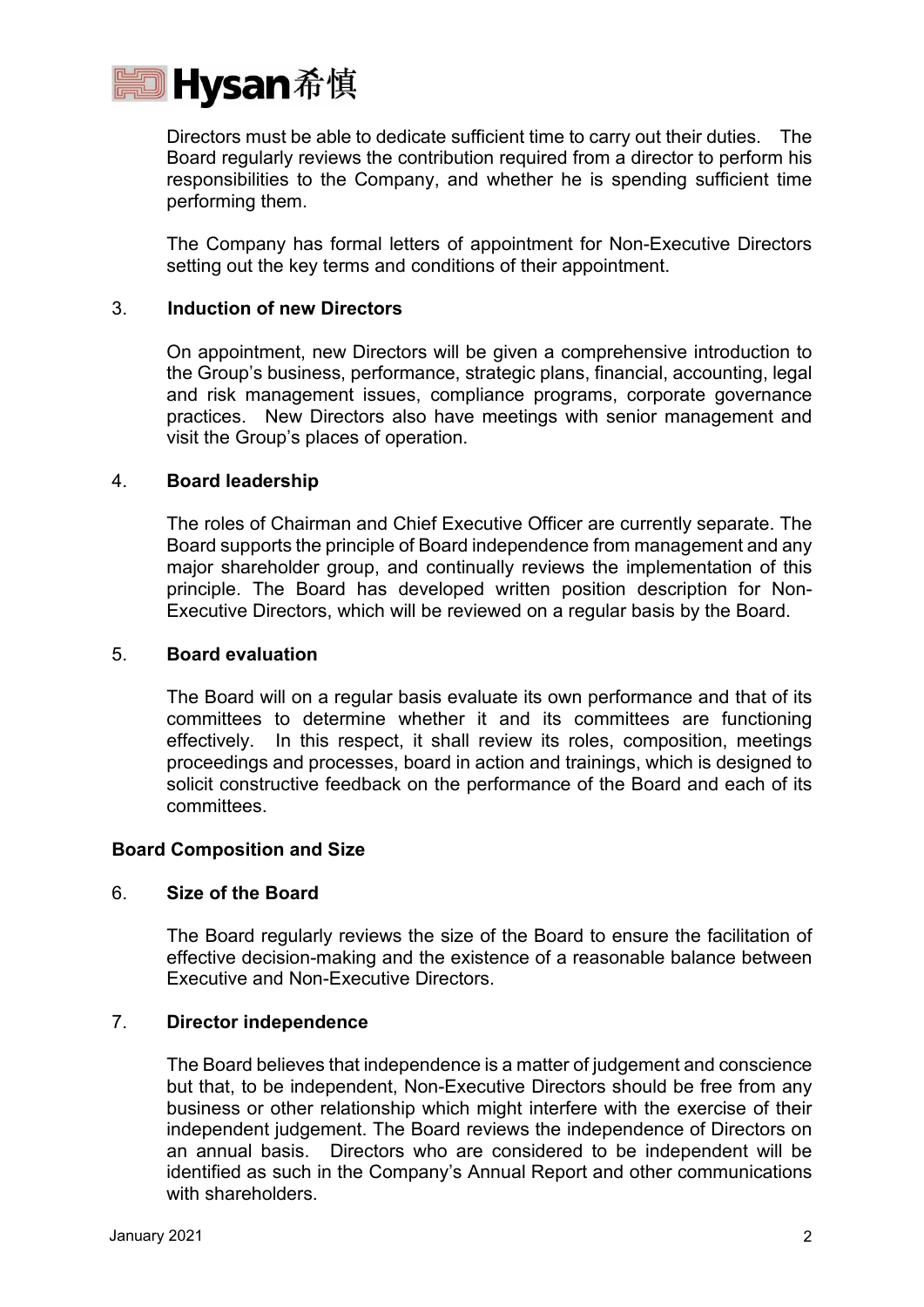

# 8. **Term limits**

All Directors are appointed for an initial term of three years and are then subject to periodic re-appointment by the shareholders through rotation in general meeting.

## 9. **Board compensation review**

The pay and benefits of the Executive Directors is determined by the Remuneration Committee, a committee comprised of a majority of Independent Non-Executive Directors. The fees and remuneration of Non-Executive Directors are determined at the Annual General Meeting. The remuneration of Executive Directors and Non-Executive Directors will be the subject of continual monitoring of and benchmarking against the remuneration offered by comparable companies. The assistance of independent external advisers will be sought from time to time.

#### 10. **Board Committees**

The Board carries out its responsibilities directly and through its corporate governance committees comprising a majority of Non-Executive Directors appointed by the Board, each having clear terms of reference. The Remuneration Committee will determine the pay and other benefits of the Executive Directors and review the fees and remuneration of the Non-Executive Directors; the Audit and Risk Management Committee will review the financial accounts and policies and oversee internal controls, risk management and compliance; and the Nomination Committee will review the structure, size and composition of the Board and nominate candidates for Board appointment. The Sustainability Committee will review and oversee the Group's corporate responsibility and sustainability development and policies. The full Board is responsible for continual enhancement of corporate governance practices.

# 11. **Board access to senior management**

Senior management are, from time to time, brought into formal and informal contact at Board meetings and other events. The Board has full access to all information it deems appropriate for the purposes of fulfilling its role.

#### 12. **Board access to independent professional advice**

There is an agreed procedure for Directors (including Directors serving Board Committees) to take independent professional advice at Company's expense.

#### 13. **Availability of information**

The Chairman has a clear responsibility to provide the whole Board with all the information that is relevant to the discharge of the Board's responsibilities. The Board therefore expects to receive timely advice on all material information about the activities, performance and projects of the Group, particularly including any significant variances from a planned course of action.